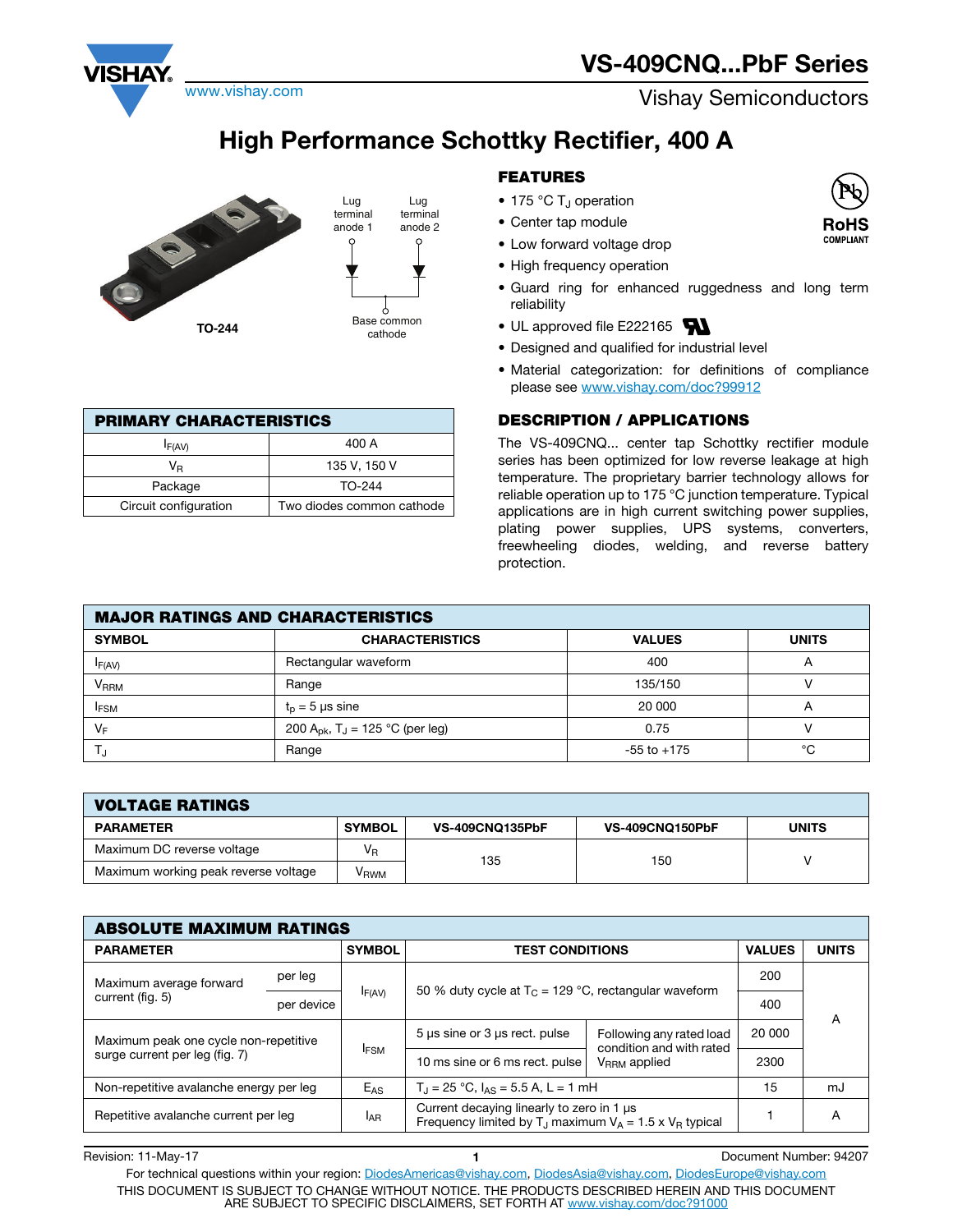

| ELECTRICAL SPECIFICATIONS |  |
|---------------------------|--|
|---------------------------|--|

| ELEU I KIUAL ƏPEUIFIUA I IUNƏ           |               |                                                             |                                 |              |           |  |  |  |
|-----------------------------------------|---------------|-------------------------------------------------------------|---------------------------------|--------------|-----------|--|--|--|
| <b>PARAMETER</b>                        | <b>SYMBOL</b> | <b>TEST CONDITIONS</b>                                      | <b>VALUES</b>                   | <b>UNITS</b> |           |  |  |  |
|                                         |               | 200 A                                                       | $T_{d} = 25 °C$                 | 1.13         | v         |  |  |  |
| Maximum forward voltage drop per leg    | $V_{FM}$ (1)  | 400 A                                                       |                                 | 1.46         |           |  |  |  |
| See fig. 1                              |               | 200 A                                                       |                                 | 0.75         |           |  |  |  |
|                                         |               | 400 A                                                       | $T_{\rm J}$ = 125 °C            | 0.89         |           |  |  |  |
| Maximum reverse leakage current per leg | $I_{RM}$ (1)  | $T_{\rm d} = 25 \,^{\circ}\text{C}$                         | $V_{\rm B}$ = Rated $V_{\rm B}$ | 6            | mA        |  |  |  |
| See fig. 2                              |               | $T_{d} = 125 °C$                                            |                                 | 85           |           |  |  |  |
| Maximum junction capacitance per leg    | $C_T$         | $V_B = 5 V_{DC}$ (test signal range 100 kHz to 1 MHz) 25 °C | 6000                            | pF           |           |  |  |  |
| Typical series inductance per leg       | Ls.           | From top of terminal hole to mounting plane                 |                                 | 5.0          | nH        |  |  |  |
| Maximum voltage rate of change          | dV/dt         | 10 000<br>Rated $V_R$                                       |                                 |              | $V/\mu s$ |  |  |  |

Г

<sup>(1)</sup> Pulse width  $<$  300 µs, duty cycle  $<$  2  $%$ 

| <b>THERMAL - MECHANICAL SPECIFICATIONS</b>      |                   |         |      |          |                                 |  |  |
|-------------------------------------------------|-------------------|---------|------|----------|---------------------------------|--|--|
| <b>PARAMETER</b>                                | <b>SYMBOL</b>     | MIN.    | TYP. | MAX.     | <b>UNITS</b>                    |  |  |
| Maximum junction and storage temperature range  | $T_J$ , $T_{Stg}$ | -55     |      | 175      | °C                              |  |  |
| Thermal resistance, junction to case per leg    |                   |         |      | 0.19     |                                 |  |  |
| Thermal resistance, junction to case per module | $R_{th,IC}$       |         |      | 0.095    | °C/W                            |  |  |
| Thermal resistance, case to heatsink            | $R_{thCS}$        |         | 0.10 |          |                                 |  |  |
|                                                 |                   |         | 68   |          | g                               |  |  |
| Weight                                          |                   |         | 2.4  | ۰        | OZ.                             |  |  |
| Mounting torque                                 |                   | 35.4(4) |      | 53.1(6)  |                                 |  |  |
| Mounting torque center hole                     |                   | 30(3.4) |      | 40 (4.6) | $Ibf \cdot in$<br>$(N \cdot m)$ |  |  |
| Terminal torque                                 |                   | 30(3.4) |      | 44.2(5)  |                                 |  |  |
| Vertical pull                                   |                   |         |      | 80       | $Ibf \cdot in$                  |  |  |
| 2" lever pull                                   |                   |         |      | 35       |                                 |  |  |





Fig. 1 - Maximum Forward Voltage Drop Characteristics Fig. 2 - Typical Values of Reverse Current vs. Reverse Voltage

Revision: 11-May-17 **2** Document Number: 94207 For technical questions within your region: DiodesAmericas@vishay.com, DiodesAsia@vishay.com, DiodesEurope@vishay.com THIS DOCUMENT IS SUBJECT TO CHANGE WITHOUT NOTICE. THE PRODUCTS DESCRIBED HEREIN AND THIS DOCUMENT ARE SUBJECT TO SPECIFIC DISCLAIMERS, SET FORTH AT www.vishay.com/doc?91000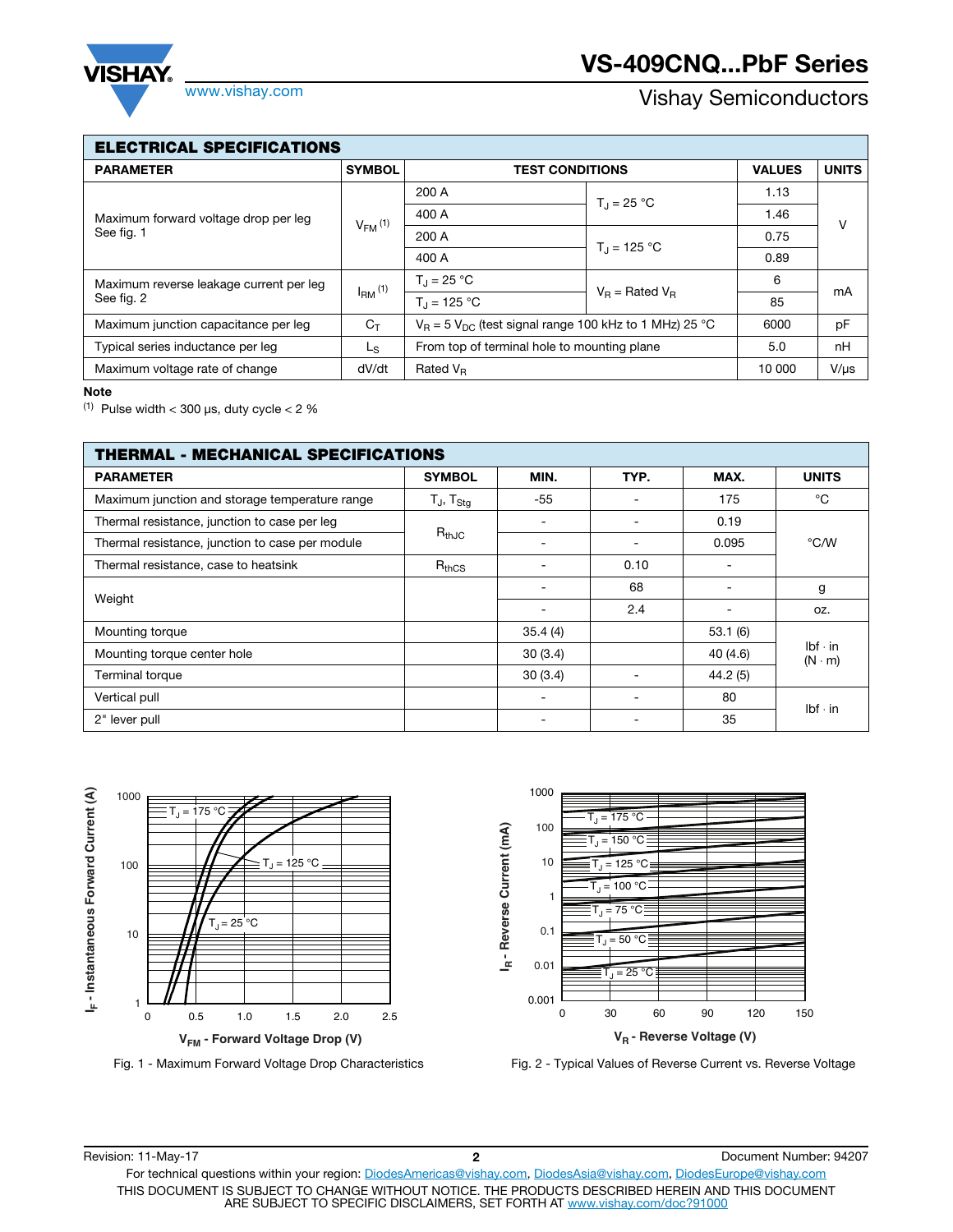



Fig. 3 - Typical Junction Capacitance vs. Reverse Voltage



Fig. 4 - Maximum Thermal Impedance  $Z_{thJC}$  Characteristics







Fig. 6 - Forward Power Loss Characteristics

Revision: 11-May-17 **3** Document Number: 94207 For technical questions within your region: DiodesAmericas@vishay.com, DiodesAsia@vishay.com, DiodesEurope@vishay.com THIS DOCUMENT IS SUBJECT TO CHANGE WITHOUT NOTICE. THE PRODUCTS DESCRIBED HEREIN AND THIS DOCUMENT ARE SUBJECT TO SPECIFIC DISCLAIMERS, SET FORTH AT www.vishay.com/doc?91000